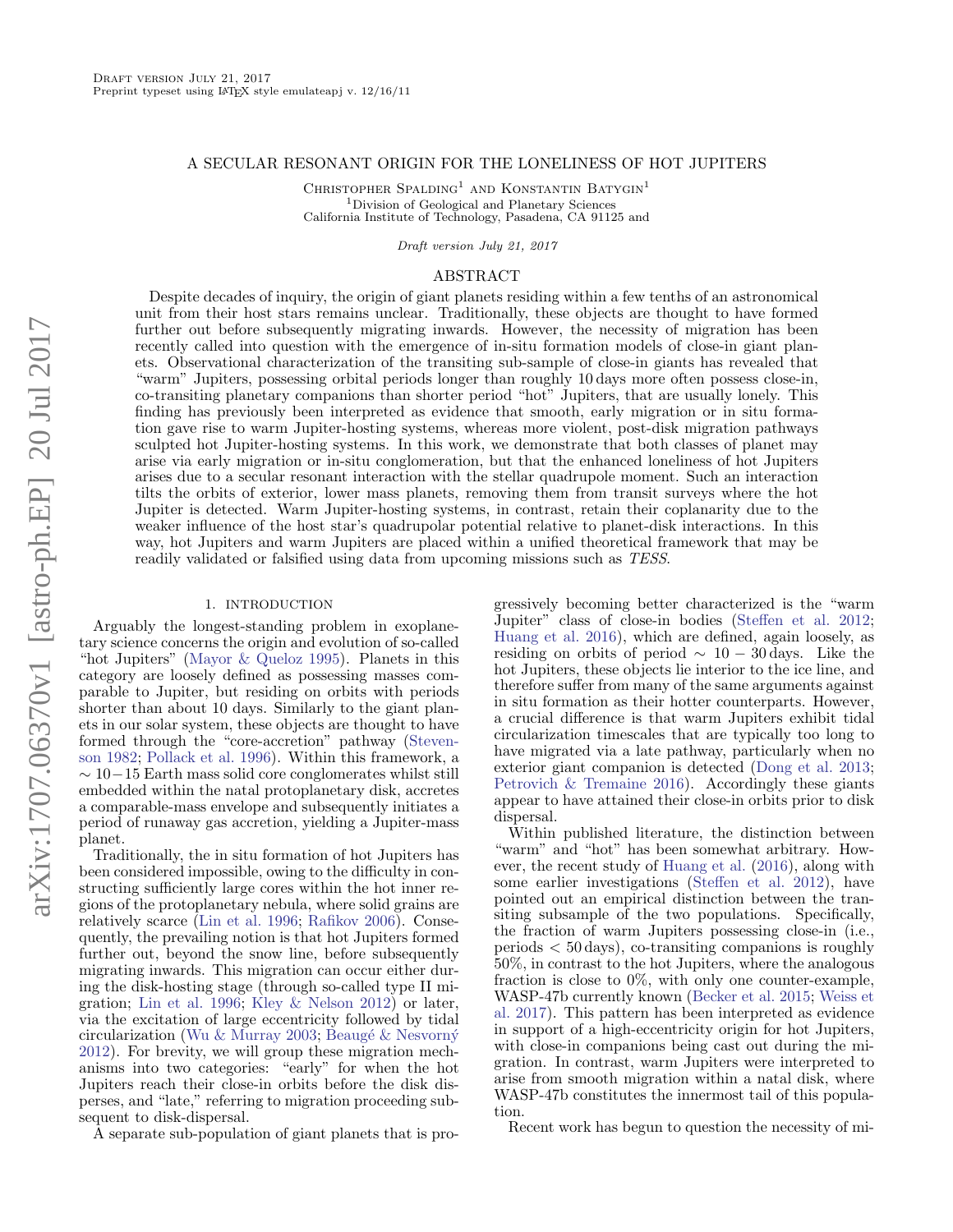

<span id="page-1-0"></span>FIG. 1.— A schematic of the set up considered in the text. A giant planet with mass  $m_2$  follows a circular orbit with semi-major axis  $a_1$ . Exterior, lies a lower-mass planet  $m_2$  on circular orbit with semi-major axis  $a_2$ . The exterior orbit is forced to undergo nodal regression due to a combination of stellar quadrupolar potential and secular perturbations from the inner giant planet's orbit. The giant's orbit, in turn, is regressing mostly owing to secular perturbations form the stellar oblateness. Initially, the inner planet regresses faster but as the stellar quadrupole decays (as a result of physical contraction), a commensurability is encountered in the two frequencies, leading to the secular resonant excitation of mutual inclinations between the planets.

gration for the formation of close-in giant planets [\(Boley](#page-7-10) [et al.](#page-7-10) [2016;](#page-7-10) [Batygin et al.](#page-7-11) [2016\)](#page-7-11). In particular, [Batygin](#page-7-11) [et al.](#page-7-11) [\(2016\)](#page-7-11) considered the long-term dynamical evolution of a close-in giant planet forming in situ, with a super Earth residing on an exterior orbit. As the host star contracts, and as the giant planet grows, the outer planet transitions from a regime where its nodal regression rate is smaller than that of the giant's, to a regime where the two frequencies are approximately commensurate. This results in a convergent encounter with a secular resonance that tilts the orbit of the outer companion, potentially all the way to 90◦ . Moreover, if the giant planet's orbit is sufficiently eccentric ( $e \geq 0.05$ ) the outer orbit may instead have its eccentricity raised, by a similar secular resonance in terms of the precession of perihelia, leading to dynamical instability within the system. From the point of view of transit surveys, both outcomes will lead to a lonely close-in giant, except for fortunate viewing geometries.

A key limitation of the above picture, mentioned in [Batygin et al.](#page-7-11) [\(2016\)](#page-7-11), is that tidal interactions with the disk gas itself may induce nodal regression upon the outer planet's orbit that quenches the resonant tilting that would otherwise occur in the absence of a disk [\(Hahn](#page-7-12) [2003\)](#page-7-12). In other words, if the physical mechanism responsible for the onset of the secular resonance occurs whilst the disk is still around, the system may retain coplanarity, and the giant planet will co-transit with its close-in companions. For the purposes of this work, "in situ" formation is dynamically equivalent to "early" migration, because both processes lead to systems that are already close-in at the time of disk dissipation, and so we make no statements regarding which of the two scenarios is more likely.

The key finding of this paper is that the resonance is encountered later for closer-in systems. That is, hot Jupiter-hosting systems encounter the resonance later than warm Jupiter systems. Given fiducial disk lifetimes and stellar rotation periods [\(Haisch et al.](#page-7-13) [2001;](#page-7-13) [Bouvier](#page-7-14) [2013\)](#page-7-14), we expect giant planets to become lonely when orbiting interior to  $\sim 0.1 \text{ AU}$  (or, ≈ 11.6 days for a solar mass star, i.e., suggestively close to the warm Jupiter - hot Jupiter divide). At larger orbital radii, systems may still encounter the resonance, but will do so whilst embedded in the disk gas, which can therefore prevent inclination excitation.

In brief, we show that hot Jupiters will become lonely in transit surveys, not because they formed differently from warm Jupiters, but because they encountered the aforementioned resonance after their disk dissipated, when nothing prevented their outer companions from being driven to high inclinations.

## 2. ANALYTICAL THEORY

To set up the problem, suppose a giant planet, of mass  $m_1$  orbits at a semi-major axis  $a_1$  interior to a less massive planet, say, a super Earth of mass  $m_2$  at semi-major axis  $a_2$  (Figure [1\)](#page-1-0). Young stars possess large radii  $R_{\star}$ and rotate rapidly [\(Shu et al.](#page-8-4) [1987;](#page-8-4) [Bouvier](#page-7-14) [2013\)](#page-7-14), leading to significant oblateness. This oblateness, parameterized via the second gravitational moment  $J_2$ , leads to precession of the argument of perihelion  $\varpi$  and regression of the longitudes of ascending node  $\Omega$  of the planetary orbits.

The protoplanetary disk is expected to damp inclinations and eccentricities to small values [\(Kley & Nelson](#page-7-4) [2012\)](#page-7-4), allowing the gravitational disturbing potential influencing the planets to be expanded to second order in eccentricities and inclinations (or 4th order near secular resonances [\(Batygin et al.](#page-7-11) [2016\)](#page-7-11)). At such an order, the inclination and eccentricity degrees of freedom are decoupled and therefore may be treated in isolation. In this work, we assume the orbits to be circular, such that  $\Omega$  and inclination *i* together constitute the only degree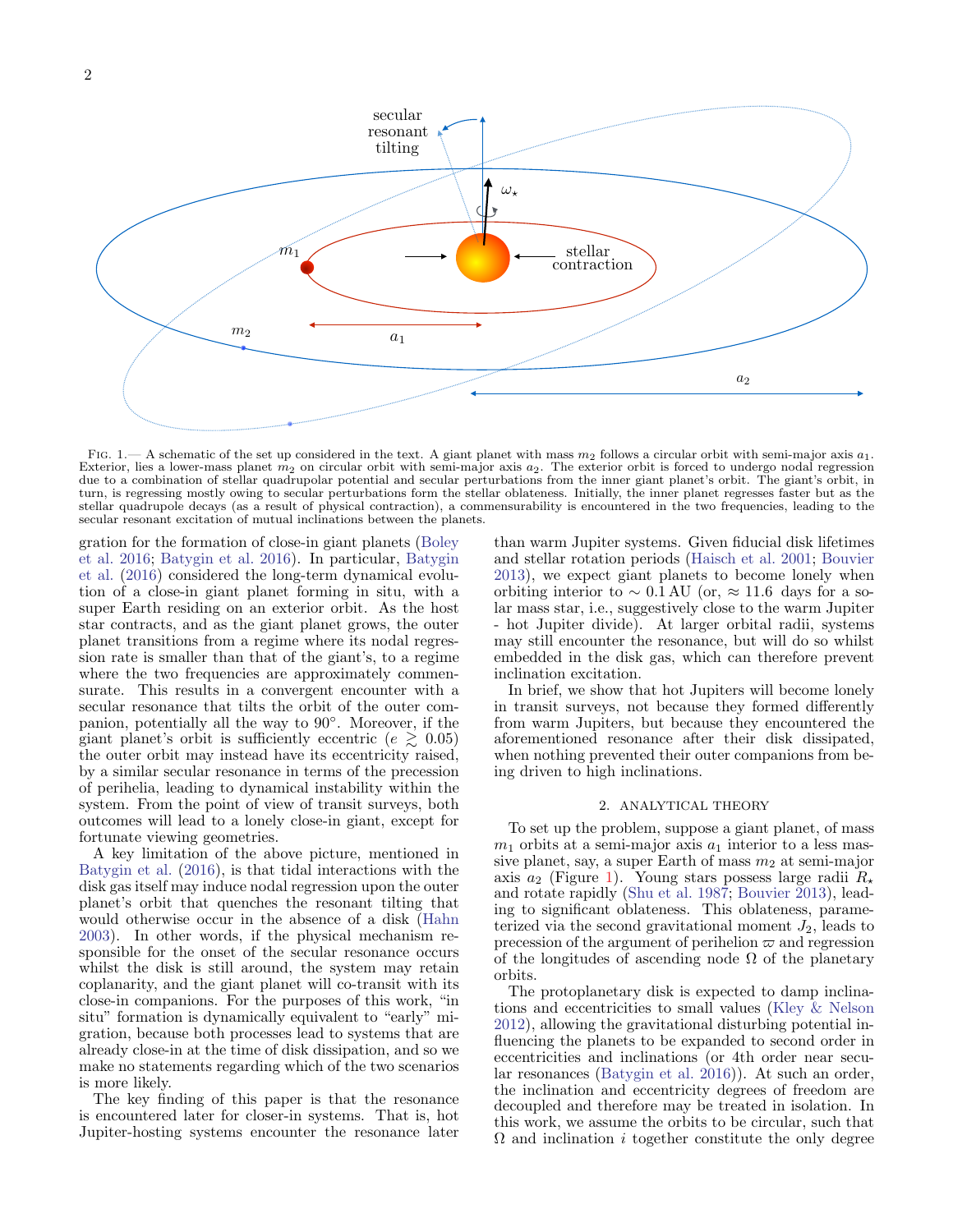of freedom. Alternatively one may assume the orbits are coplanar, but instead consider the eccentricity degree of freedom in isolation. The logic and numerical coefficients are very similar in both cases, so we do not work through both, but include a brief discussion of eccentricity dynamics in Section 3.1.

#### 2.1. Stellar Evolution

For a circular orbit with semi-major axis  $a<sub>p</sub>$  and mean motion  $n_p$ , the stellar-induced nodal regression rate is given by [\(Murray & Dermott](#page-7-15) [1999\)](#page-7-15)

$$
\dot{\Omega}_{\rm p} \equiv \nu_{\star, \rm p} = \frac{3}{2} n_{\rm p} J_2 \left( \frac{R_{\star}}{a_{\rm p}} \right)^2, \tag{1}
$$

where  $p = \{1, 2\}$ ; see Figure [1.](#page-1-0) The aforementioned second gravitational moment,  $J_2$  is related to the stellar spin angular velocity  $\omega_{\star}$  and Love number (twice the apsidal motion constant)  $k_2$  through the relation [\(Sterne](#page-8-5) [1939\)](#page-8-5):

$$
J_2 = \frac{1}{3} \left( \frac{\omega_\star}{\omega_b} \right)^2 k_2,\tag{2}
$$

where  $\omega_b$  is the break-up angular velocity of the star. The Love number can be extracted from polytropic stellar models with index  $\chi = 3/2$  (i.e., fully convective; [Chandrasekar](#page-7-16) [1939\)](#page-7-16), leading to  $k_2 \approx 0.28$  [\(Batygin &](#page-7-17) [Adams](#page-7-17) [2013\)](#page-7-17), which is the numerical value we adopt throughout. The spin periods of T Tauri stars may be constrained through observation [\(Bouvier](#page-7-14) [2013\)](#page-7-14) and in general lie within the range of  $\sim 1-10 \,\text{days}$ . Substituting expression [\(2\)](#page-2-0) into Equation [\(1\)](#page-2-1) yields,

$$
\nu_{\star,p} = n_{\rm p} \frac{k_2}{2} \left(\frac{\omega_{\star}}{n_{\rm p}}\right)^2 \left(\frac{R_{\star}}{a_{\rm p}}\right)^5,\tag{3}
$$

thereby casting the nodal regression rate in terms of quantities that are either directly observable or may be inferred from simple models.

With time, the central star will contract  $(\dot{R}_{\star} < 0)$  and so  $\nu_{\star,p}$  will decrease. Additional time-dependence may arise owing to stellar spin-down, however, owing to the high order of  $R_{\star}$  in equation [3](#page-2-2) we ignore any changes in  $\omega_{\star}$  (as discussed below, the dynamics do not depend sensitively on the details, only that  $\nu_{\star,p}$  decreases).

To a good approximation, the contraction of a protostar may be modelled as Kelvin-Helmholtz contraction of a polytropic body [\(Batygin & Adams](#page-7-17) [2013\)](#page-7-17):

$$
R_{\star}(t) = R_{\star,0} \left( 1 + \frac{t}{\tau_{\rm c}} \right)^{-\frac{1}{3}},\tag{4}
$$

where we define the contraction timescale  $(1/3)$  of the Kelvin-Helmholtz timescale);

$$
\tau_c \equiv \frac{GM_\star^2}{28\pi\sigma T_{\text{eff}}^4 R_{\star,0}^3}.\tag{5}
$$

In this expression, G is the gravitational constant,  $\sigma$  is the Steffan-Boltzmann constant and the stellar mass  $M_{\star}$ is taken equal to 1 solar mass  $(M_{\odot})$  throughout. The above analytic form agrees well with the numerical premain sequence evolution models of [Siess et al.](#page-8-6) [\(2000\)](#page-8-6)

provided a value of  $R_{\star,0} \gtrsim 6R_{\odot}$  is chosen<sup>[1](#page-2-3)</sup> for a solar mass star with surface temperature  $T_{\text{eff}} = 4270 \text{ K}.$ 

# <span id="page-2-5"></span>2.2. Capture into secular resonance

Planet-planet interactions will induce modal regression in addition to that arising from the stellar quadrupole. It can be shown through linear secular perturbation theory [\(Murray & Dermott](#page-7-15) [1999;](#page-7-15) [Morbidelli](#page-7-18) [2002\)](#page-7-18) that the time-averaged regression rate of the inner planet  $\langle \nu_1 \rangle$ takes the form

$$
\langle \nu_1(t) \rangle \approx \nu_{\star,1}(t) + \frac{1}{4} \frac{m_2}{M_{\star}} \left(\frac{a_1}{a_2}\right)^2 b_{3/2}^{(1)} \left(\frac{a_1}{a_2}\right) n_1, \quad (6)
$$

<span id="page-2-1"></span>where the first term results from the oblateness of the host star, which decays with time, and the second term arises owing to planet-planet interactions. Furthermore, we have introduced the function  $b_{3/5}^{(1)}$  $\int_{3/2}^{1/2} (a_1/a_2)$ , known as a Laplace coefficient [\(Murray & Dermott](#page-7-15) [1999\)](#page-7-15), defined as:

$$
b_{3/2}^{(1)}(\alpha) \equiv \frac{1}{\pi} \int_0^{2\pi} \left[ \frac{\cos(\psi)}{(1 + \alpha^2 - 2\alpha \cos \psi)^{3/2}} \right] d\psi. \tag{7}
$$

<span id="page-2-0"></span>Analogously, the time-averaged nodal regression rate of the outer planet is given by

$$
\langle \nu_2(t) \rangle \approx \nu_{\star,2}(t) + \frac{1}{4} \frac{m_1}{M_{\star}} \left( \frac{a_1}{a_2} \right) b_{3/2}^{(1)} \left( \frac{a_1}{a_2} \right) n_2. \tag{8}
$$

We will assume that the semi-major axes and masses are fixed, reflecting the fact that most planet-building and migration occurs before the disk dissipates. Then, the ratio between stellar and planetary orbital angular momenta is given by

<span id="page-2-6"></span>
$$
j \equiv \frac{I_{\star} M_{\star} R_{\star}^2 \omega_{\star}}{m_p \sqrt{GM_{\star} a_p}} \tag{9}
$$

<span id="page-2-2"></span>where  $I_{\star} \approx 0.21$  is the dimensionless moment of inertia, as calculated for a fully convective, polytropic star [\(Chandrasekar](#page-7-16) [1939\)](#page-7-16). For nominal hot Jupiter parameters; a Jupiter-mass planet at 0.05 AU, orbiting a star with  $R_{\star} \sim 2R_{\odot}$ , spinning with a period of 3 days, we find that  $j \gg \tilde{1}$ . As a result, we will consider the stellar spin axis to be fixed, a statement that the planetary orbits possess significantly less angular momentum than the star [\(Batygin et al.](#page-7-11) [2016\)](#page-7-11). We note that this approximation begins to break down as the star contracts, the stellar rotation period is long, or if the planet is situated further out, i.e., in the warm Jupiter regime. Whereas a full account of the star spin dynamics is not expected to affect our arguments with respect to planet-planet inclinations, numerous recent observational investigations [\(Li](#page-7-19) [& Winn](#page-7-19) [2016;](#page-7-19) [Dai & Winn](#page-7-20) [2017\)](#page-7-20) are beginning to detect a trend whereby more distant transiting planets exhibit larger spin-orbit misalignments. While suggestive, we shall not explore this aspect of the problem further here.

<span id="page-2-4"></span>The stellar quadrupole's influence upon the inner planet will be significantly larger than its effect upon the outer planet  $((\nu_{\star,1}/\nu_{\star,2}) = (a_2/a_1)^{7/2} \gg 1)$ . Consequently, as the star contracts, the inner planet's nodal

<span id="page-2-3"></span> $^{\rm 1}$  The initial radius simply has to be large, rather than an exact value because the star essentially loses information about initial conditions within the disk's lifetime.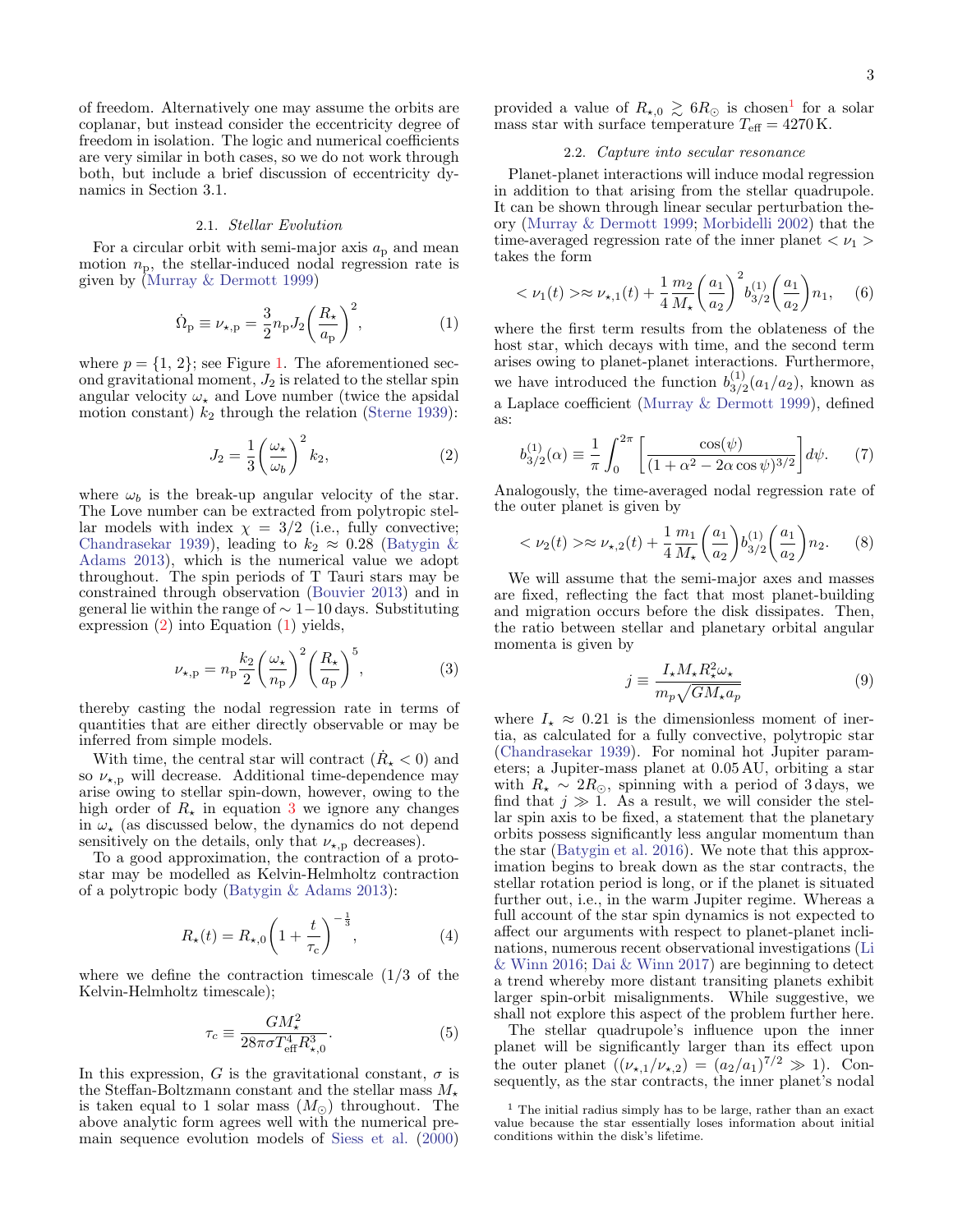

<span id="page-3-0"></span>Fig. 2.— The time evolution of the nodal regression frequencies for both planets as the host star contracts. The requirement to turn a giant planet-super Earth system into an apparently lonely giant is that  $\nu_2 < \nu_1$  (i.e., the red line is above the blue line) at the point when the disk dissipates, such that a point is crossed where the two frequencies are roughly commensurate. As argued in the text, this will always happen as the giant grows, but can be bypassed due to planet-disk interactions. If this is the picture dominating the hot Jupiter-warm Jupiter distribution, we would expect to see more hot Jupiters with companions around faster-rotating, massive stars and a gradual drop in companion fraction toward smaller semi-major axes. Parameters used in this illustrative fig-<br>ure are  $m_1/M_{\star} = 10^{-3}$ ,  $m_2/M_{\star} = 10^{-5}$ ,  $a_1 = 0.04 \text{ AU}$ ,  $a_2 =$ 0.1 AU,  $P_{\star} = 3$  days around a solar mass star. Resonance is encountered at  $t = 2.86$  Myr.

regression frequency will decrease more rapidly than that of the outer planet's. For nominal parameters, the initial state has  $\nu_1 > \nu_2$ , but at a later stage the star has contracted to the point where the two frequencies become similar (Figure [2\)](#page-3-0). As discussed in more detail in [Baty](#page-7-11)[gin et al.](#page-7-11) [\(2016\)](#page-7-11), the result of such a commensurability in frequencies is capture into a secular resonance and excitation of inclination within the outer companion's orbit. Accordingly, if the giant was detected through transit it would appear "lonely" except under a fortuitous viewing geometry.

#### 2.3. Influence of the disk

The above discussion showed how close-in giants may become lonely, but made little distinction between "hot" and "warm" Jupiter-hosting systems. In this section, we show that considering gravitational interactions between the planets and their natal disk naturally leads to closer-in systems experiencing resonant excitation of inclinations more often than more distant systems, thereby accounting for the increased loneliness of hot vs warm Jupiters.

Determining the detailed dynamics of planets embedded within gaseous disks constitutes an active field of research on its own [\(Kley & Nelson](#page-7-4) [2012\)](#page-7-4). Here we will concern ourselves with a simplified yet instructive description of the dynamics, involving two qualitatively separate processes. Specifically, planet-disk interactions tend to damp the eccentricities and inclinations of embedded planets [\(Tanaka & Ward](#page-8-7) [2004\)](#page-8-7), together with inducing precession in the planetary arguments of perihelion and regression of the longitudes of ascending node [\(Hahn](#page-7-12) [2003\)](#page-7-12).

We will show below that the most important effect for our purposes is the disk-induced regression of the node. Tidal disk-planet interactions are expected to damp the outer planet's orbital inclination over a timescale given approximately by [\(Tanaka & Ward](#page-8-7) [2004\)](#page-8-7)

$$
\tau_{\rm inc} \equiv \left| \frac{di_2}{dt} \frac{1}{i_2} \right|^{-1} \approx \zeta \frac{P_2}{2\pi} \left( \frac{M_\star}{m_2} \right) \left( \frac{M_\star}{\Sigma_2 a_2^2} \right) \beta^4, \qquad (10)
$$

where  $\beta \equiv h/a_2 \approx 0.05$  is the disk's aspect ratio,  $\Sigma_2$  is the disk's surface density at  $a_2$ , the numerical constant  $\zeta \approx 2$  and  $P_2$  is the outer planet's orbital period.

In order to determine whether the disk's inclination damping will inhibit the adiabatic growth of inclination described above, we introduce the libration timescale for the resonant argument  $\Omega_1 - \Omega_2$  within resonance [\(Mor](#page-7-18)[bidelli](#page-7-18) [2002;](#page-7-18) [Batygin et al.](#page-7-11) [2016\)](#page-7-11)

$$
P_{\text{lib}} \approx \frac{P_2}{2\pi} \frac{2}{3s_1} \left(\frac{M_\star}{m_1}\right) \left(\frac{a_2}{a_1}\right)^2,\tag{11}
$$

where  $s_1 \equiv \sin(i_1/2)$ , with  $i_1$  being the inclination of the inner planet's orbit with respect to the stellar spin axis. The secular resonant inclination excitation will be prevented if the adiabatic limit is broken [\(Henrard](#page-7-21) [1993\)](#page-7-21), i.e.,

<span id="page-3-1"></span>
$$
\tau_{\rm inc} \lesssim P_{\rm lib}.\tag{12}
$$

If we suppose the disk to follow a minimum mass solar nebula profile [\(Hayashi](#page-7-22) [1981\)](#page-7-22) of  $\Sigma(a) \approx$  $2000(a/1au)^{-3/2}$ g cm<sup>-2</sup>,  $a_2 \approx 0.2$  AU,  $a_1 = 0.1$  AU,  $m_2 = 10^{-5} M_{\odot}$  and  $m_1 = 10^{-3} M_{\odot}$  the disk will damp inclination growth provided  $s_1 \lesssim 0.2$ , or  $i_1 \lesssim 20^\circ$ . Accordingly, disk-induced inclination damping may prevent the secular resonance from driving inclination growth for systems aligned with their natal disk. However, owing to the uncertainties in both the calculation of damping timescales and the order-of-magnitude nature of inequality [12,](#page-3-1) it is difficult to determine whether resonant growth is prevented in all cases.

Given the uncertainties in computing the importance of direct disk-driven inclination-damping, let us now consider an additional mechanism by which the disk may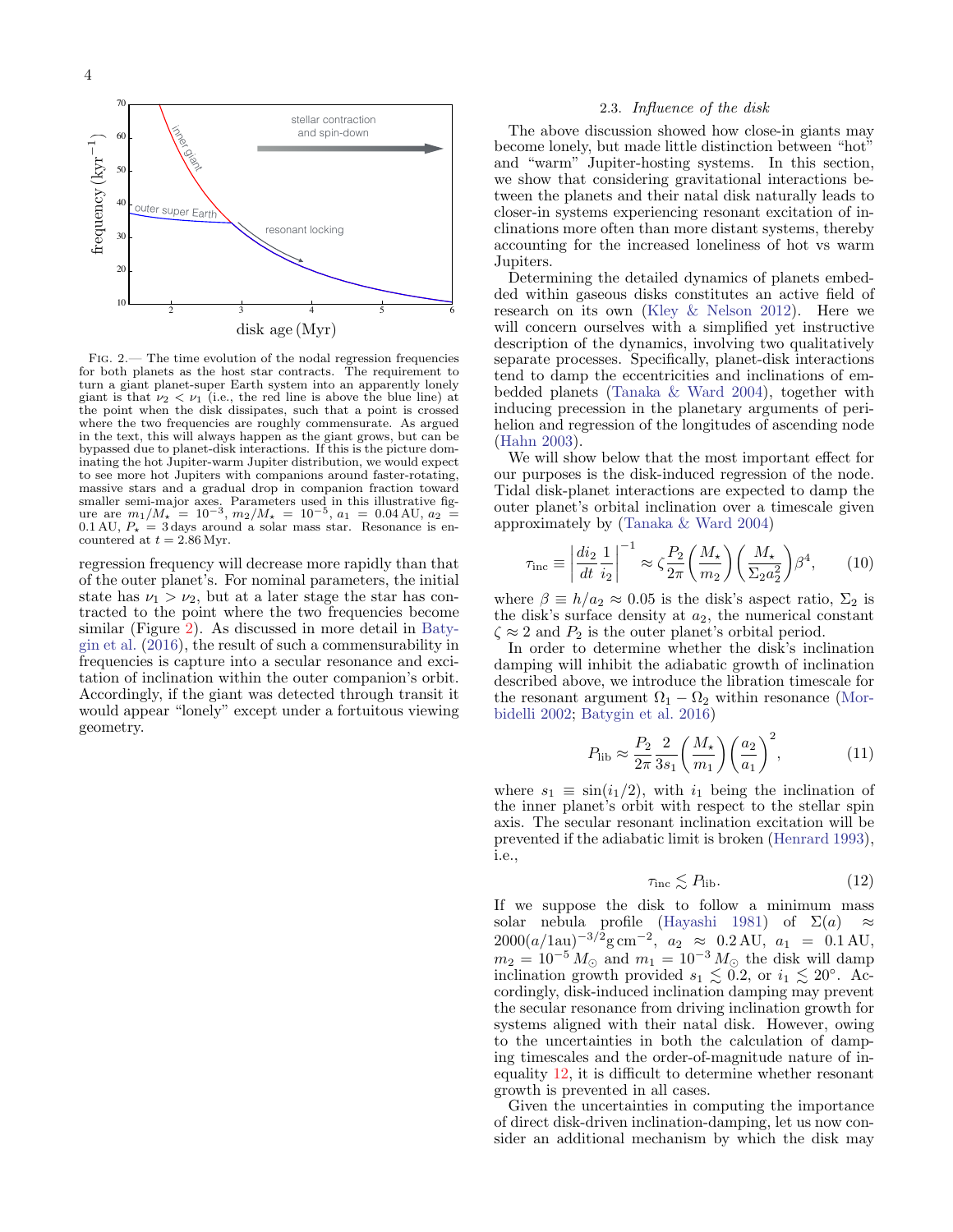prevent resonant growth of inclination; the regression of nodes induced by the disk's gravitational potential. It may be shown that the disk's quadrupole induces a regression rate of [\(Hahn](#page-7-12) [2003\)](#page-7-12)

$$
\nu_{pd} \approx n_p \frac{\pi \Sigma_p a_p^2}{M_\star \beta},\tag{13}
$$

and the modal regression occurs in the same direction as that induced by the stellar quadrupole and planet-planet interactions. If one assumes a surface density profile of the MMSN,  $\Sigma_p \propto a_p^{-3/2}$  [\(Hayashi](#page-7-22) [1981\)](#page-7-22) the disk-induced modal regression frequency  $\nu_{pd} \propto a_p^{-1}$ , such that more distant planets experience a slower rate arising from the disk's quadrupole.

In the interest of simplicity, and for illustrative purposes, we only include the disk's effect upon the outer, smaller planet. Ultimately our arguments are not particularly sensitive to this decision. However, giant planets are expected to open gaps in the disk [\(Crida et al.](#page-7-23) [2006\)](#page-7-23), and the MRI-active inner region of the nebula is expected to possess a lower gas density [\(Armitage](#page-7-24) [2011\)](#page-7-24). Both of these effects are likely to significantly diminish the disk's secular influence upon the inner giant's orbit. Including the disk-induced nodal regression to  $\langle \nu_2(t) \rangle$  given above yields

$$
\langle (\nu_2(t)/n_2 \rangle) \approx \frac{3}{2} J_2 \left( \frac{R_\star}{a_2} \right)^2
$$
  
 
$$
+ \frac{1}{4} \frac{m_1}{M_\star} \left( \frac{a_1}{a_2} \right) b_{3/2}^{(1)} \left( \frac{a_1}{a_2} \right) + \frac{\pi \Sigma_2 a_2^2}{\beta M_\star}.
$$
 (14)

In order to determine the importance of disk-induced nodal regression, we must formulate the evolution of the disk's mass and surface density. Observational constraints upon disk masses remain challenging, and intrinsic variation between the evolution of individual disks makes a single, generalized parameterisation impossible. For our purposes, it suffices to use an average disk mass evolution. The observed decay of disk accretion rates with time [\(Calvet et al.](#page-7-25) [2005\)](#page-7-25) is well approximated by the following parameterization

$$
M_{\rm disk}(t) = \frac{M_{\rm disk,0}}{1 + t/\tau_v},\tag{15}
$$

where the viscous decay time  $\tau_v = 0.5$  Myr and the initial disk mass  $M_{\text{disk,0}} = 0.05 M_{\odot}$ . We may sanity-check this result by writing the surface density profile as

$$
\Sigma(a,t) = \Sigma_0(t) \left(\frac{a}{a_0}\right)^{-3/2} \tag{16}
$$

yielding the disk mass

$$
M_{\text{disk}}(t) = 4\pi \Sigma_0 (t=0) a_{\text{out}}^{1/2} a_0^{3/2}.
$$
 (17)

In order to achieve  $M_{\text{disk},0} = 0.05 M_{\odot}$  the disk must begin with a surface density at 1 AU of  $\Sigma_0(t = 0) \approx$  $6500g \text{ cm}^{-2}$ , which is similar to the "minimum-mass extrasolar nebula" inferred by requiring the observed populations of close-in super Earths formed close to their current locations [\(Chiang & Laughlin](#page-7-26) [2013\)](#page-7-26). Accordingly, prescription [\(15\)](#page-4-0) constitutes a reasonable approximation to the disk's global evolution.

Viscous evolution alone is notoriously unable to match observational deductions regarding disk dispersal timescales. Rather, the current consensus is that, after  $\sim$  1 – 10 Myr of viscous evolution, the disk disperses over a short ( $\Delta t \lesssim 10^5$  years) timescale [\(Alexander et al.](#page-7-27) [2014\)](#page-7-27), beginning with the inner few au. To account for the two-timescale nature of disk evolution we parameterize the surface density as

$$
\Sigma_0(t) = \frac{\Sigma_0|_{t=0}}{1 + t/\tau_v} \left[ \frac{1}{2} - \frac{1}{\pi} \arctan\left(\frac{t - \tau_d}{\Delta t}\right) \right].
$$
 (18)

Where  $\tau_d$  is the time of disk dispersal, ranging from  $\sim$  $1 - 10 \,\mathrm{Myr}$ .

In the disk-free case (Figure [2\)](#page-3-0)  $\langle \nu_2 \rangle$  is always greater than  $\langle \nu_1 \rangle$  initially. However, the influence of the disk upon the outer planet increases its regression frequency above that of the inner giant when the system is relatively far from the central star. To illustrate this effect, we present the evolution of  $\langle \nu_1 \rangle$  and  $\langle \nu_2 \rangle$  for two systems (Figure [3\)](#page-5-0). The first is a hot Jupiter, orbiting at  $a_1 = 0.04 \text{ AU}$  interior to a companion at  $a_2 = 0.12 \text{ au}$ . In this scenario, the disk quadrupole is not sufficient to take the outer planet's regression rate above the giant's and so the resonant criterion is met at a disk age under 1 Myr.

If the the giant planet has already formed at this early stage, secular resonant excitation will proceed. However, if the giant is not yet formed, the system has a second chance to encounter resonance, after the disk disperses. When the disk dispersal time is  $\tau_d = 1$  Myr or  $\tau_d = 3$  Myr, the system encounters secular resonance as it would have in the absence of a disk (Figure [2\)](#page-3-0). Owing to the strong influence of the central star's quadrupole, only very long-lived disks will disperse after the system can subsequently encounter secular resonance (e.g., 10 Myr in this case) and so in most cases, this hot Jupiter will end up appearing lonely in transit surveys.

<span id="page-4-0"></span>The second case presented would generally be described as possessing a "warm Jupiter" at 0.1 AU and an exterior companion at 0.3 au. In this case, the influence of the disk overcomes the nodal regression induced by the more distant central star's oblateness. Accordingly, the resonance is quenched and inclination excitation does not occur. If, for example, the disk had dissipated already by ∼ 1 Myr, this system would undergo resonant capture and become a lonely warm Jupiter system. More typical disk lifetimes [\(Haisch et al.](#page-7-13) [2001\)](#page-7-13) tend to prevent secular resonant tilting when the giant planet lies beyond  $\sim 0.1 \text{ AU}$  - which is close to the oft-quoted dividing line between what is considered a "warm" or a "hot" Jupiter.

## 2.4. Criterion for Loneliness

The above discussion shows that when the disk is still present, it is likely to quench the secular resonant dynamics, especially in more distant systems. Consequently, the criterion for whether a giant planet will resonantly excite the inclination of its outer companion is simply that the inner planet is regressing faster than the outer planet at the time of disk dissipation:

$$
|\nu_1|_{t=\tau_{\rm d}} > \nu_2|_{t=\tau_{\rm d}}.\tag{19}
$$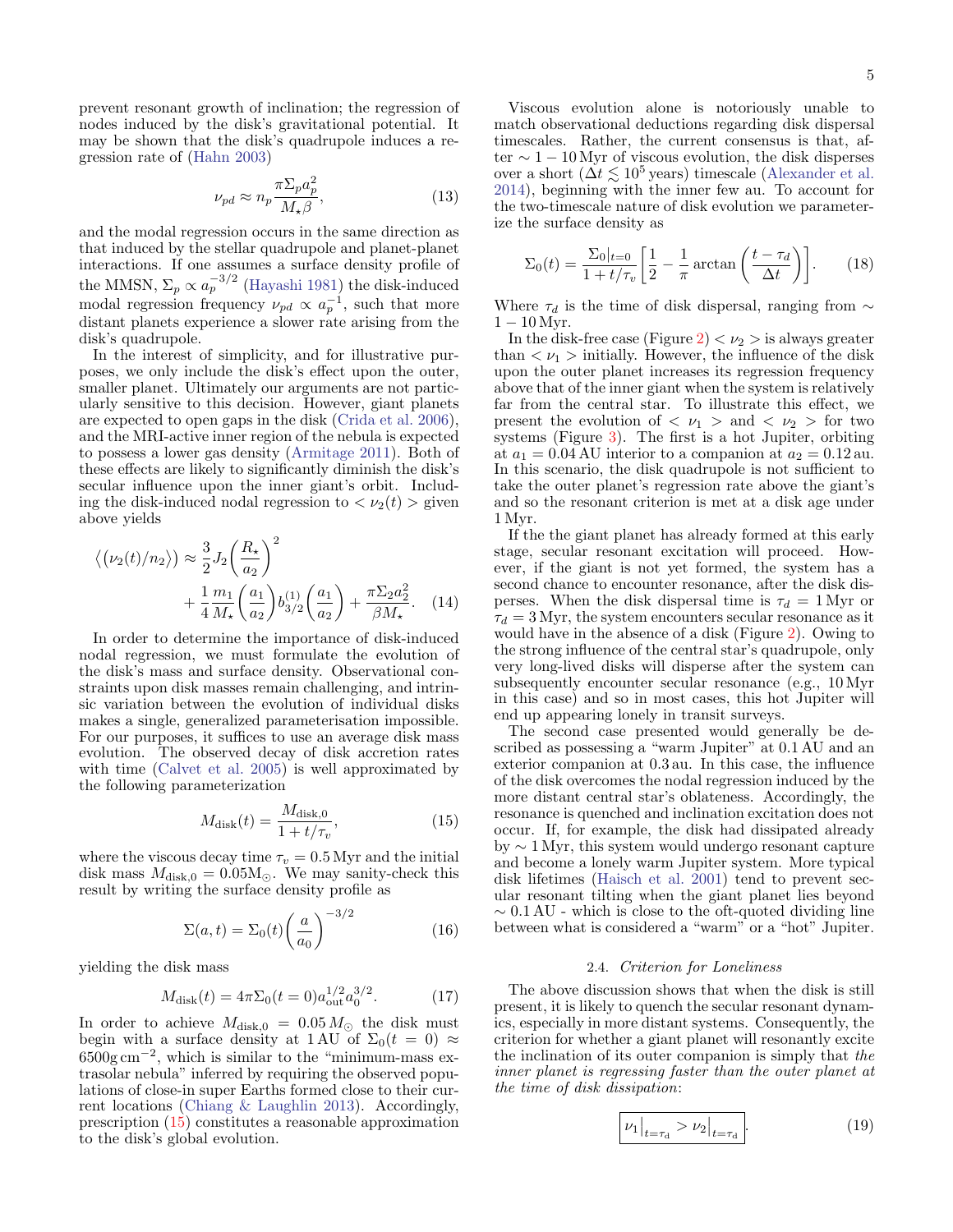P?



<span id="page-5-0"></span>Fig. 3.— An illustration of the influence of the disk's quadrupole. The solid blue line represents the outer planet's nodal regression in the case with no disk, whereas the three dashed lines represent the case where the disk's quadrupole moment is included. When the outer planet is forced to regress faster than the giant (red line) throughout the entire disk lifetime, the secular resonant encounter described in the text is prevented. The left panel considers a hot Jupiter, at 0.04 AU interior to a test particle at 0.12 au. The right panel depicts the case for a Warm Jupiter at 0.1 AU with an exterior test particle at 0.3 au. The closer, hot Jupiter system encounters the secular resonance later (black circle) and so the disk is more likely to have dispersed, whereas the warm Jupiter system entirely bypasses the secular resonance even for very short disk lifetimes (e.g., 1 Myr).

By substituting expressions [\(3,](#page-2-2) [4,](#page-2-4) [6](#page-2-5) and [8\)](#page-2-6) into the above inequality, we may reformulate the criterion in terms of a critical stellar spin period at the time of disk dissipation  $P_{\star}|_{t=\tau_{\rm d}}$  below which inclination is excited. After some algebra, we arrive at the criterion for tilting to occur and the generation of a lonely giant planet:

$$
P_{\star}|_{t=\tau_{\rm d}} \lesssim P_1 \sqrt{2k_2} \left(\frac{M_{\star}}{m_1}\right)^{1/2} \left(\frac{R_{\star}(\tau_{\rm d})}{a_1}\right)^{5/2} \times \left[\frac{1-\alpha^{7/2}}{\alpha^{5/2}b_{3/2}^{(1)}(\alpha)}\right]^{1/2} \left(1-\frac{\Lambda_2}{\Lambda_1}\right)^{-1/2},\qquad(20)
$$

where  $P_1$  is the inner planet's orbital period,  $\alpha \equiv a_1/a_2$ and  $\Lambda_{\rm p} \equiv m_{\rm p} \sqrt{GM_{\star}a_{\rm p}}$ .

It is worth noting that the above criterion was derived within the secular regime, and so assumes that the two planets are not caught in first or second order meanmotion resonances. Terms associated with these resonances enter the disturbing potential at first and second order respectively in eccentricity, potentially swamping the second order secular dynamics considered here [\(Mur](#page-7-15)[ray & Dermott](#page-7-15) [1999\)](#page-7-15). Accordingly, if our criterion is to be applied to close-in giant planet systems with observed exterior companions, care must be taken to check whether the resonant arguments appropriate to first or second order mean motion resonances are librating or circulating. In general, for nearly circular orbits, this is equivalent to requiring that the period ratios lay more than a few per cent from exact commensurability, though precise libration widths depend upon the resonance considered and the eccentricity.

## 3. RESULTS & DISCUSSION

The criterion  $(20)$  is represented in Figure [4](#page-6-0) by way of 3 plots, corresponding to 3 nominal times of disk dissipation,  $\tau_d = \{1 \text{ Myr}, 3 \text{ Myr}, 10 \text{ Myr}\}\$ . Using the above prescription for stellar contraction (equa-tion [4\)](#page-2-4), these times correspond to stellar radii  $R_{\star}(\tau_{d}) =$ 

 $\{2.4 R_{\odot}, 1.7 R_{\odot}, 1.1 R_{\odot}\}.$  Within each plot, we display lines representing 3 stellar spin periods  $P|_{t=\tau_d} =$ {10 days, 3 days, 1 day}, spanning the observed range of T Tauri spin periods [\(Bouvier](#page-7-14) [2013\)](#page-7-14), with  $m_1 =$  $10^{-3}M_{\odot}$ ,  $m_2 = 10^{-5}M_{\odot}$  and  $M_{\star} = M_{\odot}$ . For the relevant spin period and  $\tau_{d}$ , an outer planet with  $a_2$  above the line is expected to encounter resonance and become misaligned. The region where coplanarity is expected to be maintained even for a relatively fast 1 day stellar rotation period is shaded.

<span id="page-5-1"></span>The key message of Figure  $4$  is that there is significantly more semi-major axis space available for close, outer companions to Jupiters residing beyond ∼ 0.1 AU than hotter Jupiters. Therefore, the loneliness of closerin giants may naturally arise owing to the greater tendency for their outer companions to become resonantly inclined and taken out of transit surveys.

Superimposed on Figure [4,](#page-6-0) we have placed points representing the four cases in [Huang et al.](#page-7-6) [\(2016\)](#page-7-6) where a giant planet lies interior to a close companion. All four lie within the shaded region, consistent with our hypothesis. The hot Jupiter system WASP-47 might have misaligned WASP-47d if its disk dissipated early ( $\sim 1$  Myr) and the star was particularly rapidly-rotating ( $\sim 1$  day; see top panel). As more examples are detected, we expect the shaded region to become filled in to a significantly greater extent than the regions between the 1 and 10 day lines.

## 3.1. The Hot Jupiter - Warm Jupiter Distinction

Despite the somewhat arbitrary distinction between a "hot" versus a "warm" Jupiter, the dearth of close-in companions to hot Jupiters has been taken as evidence that there is a physical distinction between the formation pathway of each planetary regime [\(Steffen et al.](#page-8-2) [2012;](#page-8-2) [Huang et al.](#page-7-6) [2016\)](#page-7-6). In this paper, we have shown that separate formation pathways are not required to explain the loneliness of hot Jupiters. Simply by forming closer to their host stars, these systems were more susceptible to perturbations from the host star's quadrupole moment, facilitating a secular resonance that tilted their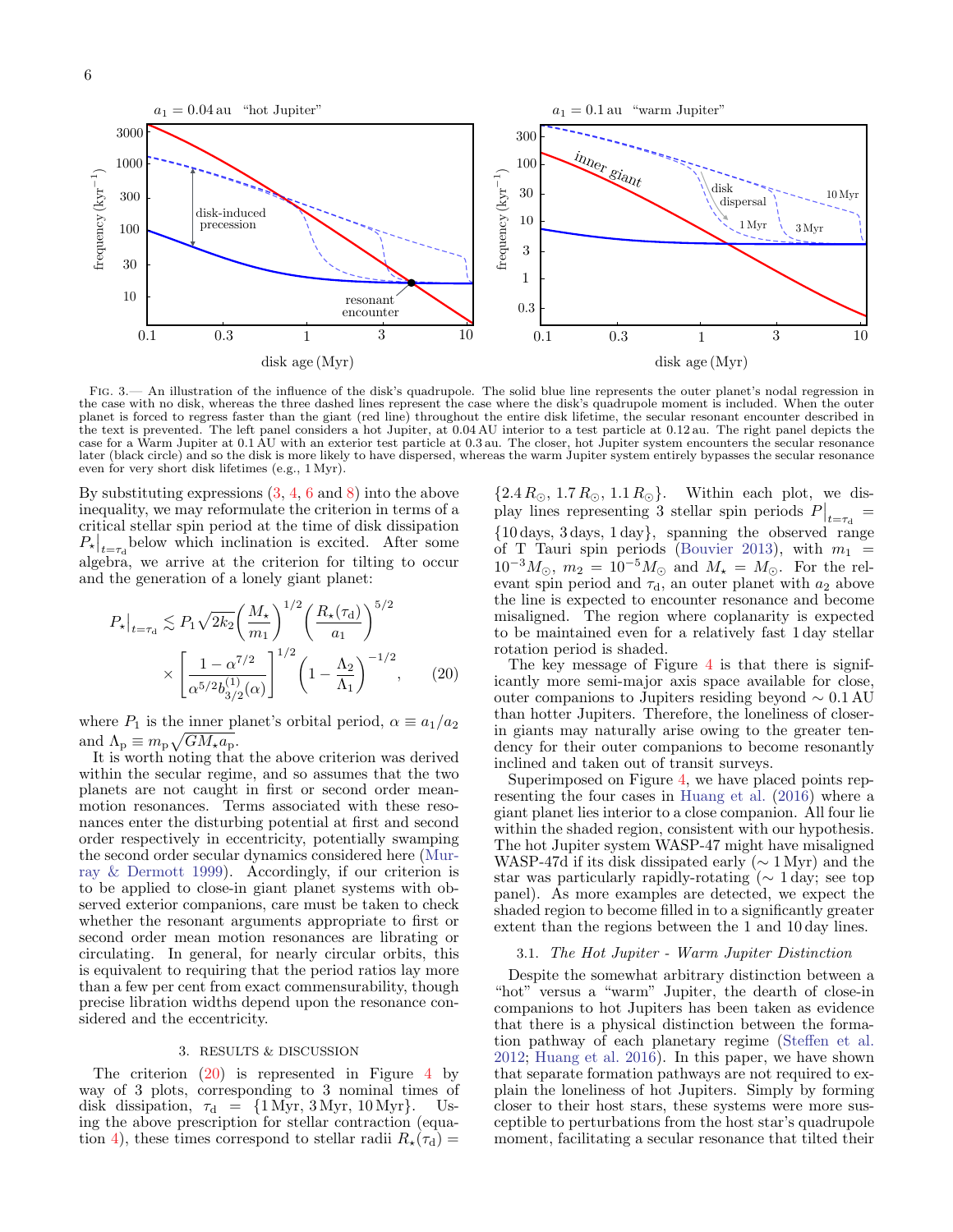

<span id="page-6-0"></span>Fig. 4.— Outer companions within the shaded region will not encounter the resonance and will remain coplanar with the inner giant. We have plotted the configuration of the four systems known where a giant lies interior to a lower-mass planet. All four lie within the region where coplanarity is expected to persist around a well-aligned star. Interestingly, the innermost example, WASP-47, lies almost exactly on the boundary, consistent with it being the closest-in known example and only hot Jupiter with a close outer companion.

outer companions.

Our proposed mechanism is directly falsifiable in that we would not expect to find transiting outer companions above the upper-most line in Figure [\(4\)](#page-6-0), though too large of an  $a_2$  will eventually break our assumption that the star possesses most of the system's angular momentum, altering the criteria derived above somewhat. Additionally, owing to uncertainties in disk lifetime and T Tauri spin rates, finding a transiting outer companion between the 3 day and 10 day lines is not necessarily a falsification – one can simply suppose the young star was rotating rapidly, or the disk was late to dissipate. Consequently, predictions may be falsified most readily in a statistical sense.

In the framework of our model, fewer outer companions should be found to transit outside the shaded region in Figure [\(4\)](#page-6-0) than in the shaded region, even after correcting for observational biases. The semi-major axis distribution within the shaded region is expected to resemble those of lower-mass Kepler systems [\(Tremaine & Dong](#page-8-8) [2012;](#page-8-8) [Morton et al.](#page-7-28) [2016\)](#page-7-28). Having only four examples makes it difficult to rigorously evaluate these hypothesis currently.

We should note that it is possible to view mutually inclined orbits via transit if their lines of nodes are fortunately commensurate with the line of sight. Consequently, if all hot Jupiters possess inclined companions, we would expect to see a small fraction of those companions in transit surveys [\(Steffen et al.](#page-8-2) [2012\)](#page-8-2). The lack of such detections suggests that any close companions to hot Jupiters are not simply misaligned, but lost from the system entirely.

We propose two potential mechanisms whereby the dynamics described here will not simply misalign, but remove close companions to hot Jupiters. First, lower-mass Kepler systems often exhibit high multiplicity [\(Fabrycky](#page-7-29) [et al.](#page-7-29) [2014\)](#page-7-29), as opposed to the simple 2-planet system described here. It has been previously demonstrated [\(Spalding & Batygin](#page-8-9) [2016\)](#page-8-9) that misaligning one or more components of such closely-packed systems has the potential to destabilize the entire architecture. Furthermore, any additional planets within the system introduce extra secular modes and potential resonances that the system sequentially encounters as the central star contracts.

A second mechanism for complete loss of companions arises if the giant planet's orbit possesses an eccentricity higher than  $e_1 \sim 0.05$ . Here, an additional secular resonance becomes applicable whereby the outer orbit has its eccentricity, as opposed to its inclination, raised. This process will eject the outer planet from the system by way of a lowering of its pericenter until the orbits cross [\(Batygin et al.](#page-7-11) [2016\)](#page-7-11). As alluded to in Section 2, the quantitative criteria for encountering this eccentricity resonance are similar to those of the inclination resonance [\(Murray & Dermott](#page-7-15) [1999\)](#page-7-15), but disks are generally expected to damp planetary eccentricities to a point where the inclination resonance should dominate [\(Kley &](#page-7-4) [Nelson](#page-7-4) [2012;](#page-7-4) [Batygin et al.](#page-7-11) [2016\)](#page-7-11). However, many warm Jupiters are known to be eccentric [\(Dong et al.](#page-7-7) [2013\)](#page-7-7), potentially forced by exterior giant companions [\(Bryan](#page-7-30) [et al.](#page-7-30) [2016\)](#page-7-30), hinting that super Earths may occasionally be lost through the eccentricity resonance. Cumulatively, more work is needed to elucidate how often companions are expected to be tilted versus lost entirely.

## 3.2. Inner Companions

This work has focused on the tilting of outer companions to giant planets, and has talked little of inner companions. By inspection of equation [\(20\)](#page-5-1), one can see that the secular resonance cannot be encountered if the inner planet has less angular momentum then the outer planet  $(\Lambda_1 < \Lambda_2)$ . Accordingly, the resonant misalignment mechanism proposed here is not capable of explaining the absence of inner companions to hot Jupiters versus warm Jupiters [\(Huang et al.](#page-7-6) [2016\)](#page-7-6). However, the only known inner companion to a hot Jupiter, WASP-47e, resides at the particularly close-in distance of 0.017 au,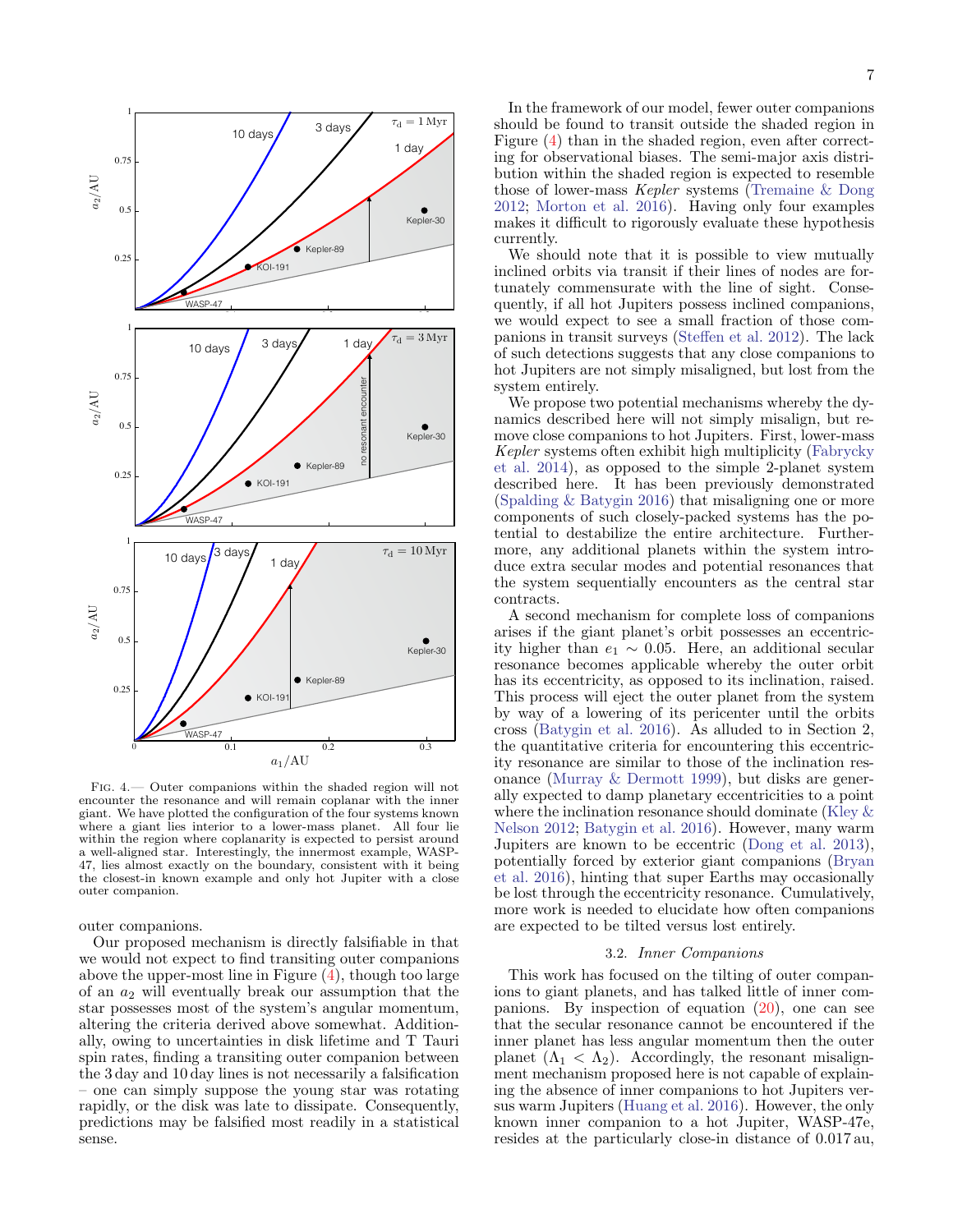not much larger than the radius of the young star itself  $(0.017 \text{ au} \approx 3.6 R_{\odot})$ . Whereas we have not identified a specific mechanism that removes inner companions, their rarity may simply arising owing to limited physical space within a hot Jupiter's orbit. We expect that more interior companions will be found by the TESS mission [\(Ricker](#page-7-31) [et al.](#page-7-31) [2015\)](#page-7-31), however, they are likely to be rare.

## 4. SUMMARY

The existence of giant planets inside the snowline has traditionally favoured an explanation whereby the planet itself, or at least its multiple Earth mass core, forms at large radii before subsequently migrating inwards. This migration can occur early, during the disk-hosting stage [\(Kley & Nelson](#page-7-4) [2012\)](#page-7-4), or long after, through a higheccentricity pathway (Wu  $\&$  Murray [2003;](#page-8-1) Beaugé  $\&$ Nesvorn $\acute{y}$  [2012\)](#page-7-5). Between the two formation channels, the high-eccentricity pathway encounters more theoretical challenges in forming warm Jupiters [\(Dong et al.](#page-7-7) [2013\)](#page-7-7), and empirical challenges in forming hot Jupiters [\(Dawson et al.](#page-7-32) [2014\)](#page-7-32).

With a single exception, hot Jupiters are found to possess no close-in transiting companions, in contrast to their slightly cooler counterparts, the warm Jupiters, roughly half of which are found with co-transiting close companions [\(Steffen et al.](#page-8-2) [2012;](#page-8-2) [Becker et al.](#page-7-9) [2015;](#page-7-9) [Huang et al.](#page-7-6) [2016\)](#page-7-6). This evidence appears consistent with a high-eccentricity origin for hot Jupiters and an early, possibly in situ, origin for warm Jupiters. Interestingly, around 50% of Super Earth systems are thought to be significantly inclined [\(Johansen et al.](#page-7-33) [2012\)](#page-7-33), pos-

- <span id="page-7-27"></span>Alexander, R., Pascucci, I., Andrews, S., Armitage, P., & Cieza, L. (2014). The Dispersal of Protoplanetary Disks. Protostars
- <span id="page-7-24"></span>and Planets VI, 475. Armitage, P. J. (2011). Dynamics of protoplanetary disks. Annual
- Review of Astronomy and Astrophysics, 49, 195. Batalha, N. M., Rowe, J. F., Bryson, S. T., Barclay, T., Burke, C.
- J., Caldwell, D. A., ... & Dupree, A. K. (2013), ApJSS, 204(2), 24.
- <span id="page-7-17"></span>Batygin, K., & Adams, F. C. 2013, ApJ, 778, 169
- <span id="page-7-11"></span>Batygin, K., Bodenheimer, P. H., & Laughlin, G. P. (2016), ApJ, 829(2), 114.
- <span id="page-7-5"></span>Beaugé, C., & Nesvorný, D. (2012), ApJ, 751(2), 119.
- <span id="page-7-9"></span>Becker, J. C., Vanderburg, A., Adams, F. C., Rappaport, S. A., &
- <span id="page-7-10"></span>Schwengeler, H. M. (2015), ApJL, 812(2), L18. Boley, A. C., Contreras, A. G., & Gladman, B. (2016), ApJL, 817(2), L17.
- <span id="page-7-14"></span>Bouvier, J. (2013). EAS Publications Series, 62, 143.
- <span id="page-7-30"></span>Bryan, M. L., Knutson, H. A., Howard, A. W., Ngo, H., Batygin, K., Crepp, J. R., ... & Marcy, G. W. (2016), ApJ, 821(2), 89.
- <span id="page-7-25"></span>Calvet, N., Briceno, C., Hernández, J., Hoyer, S., Hartmann, L., Sicilia-Aguilar, A., ... & D'Alessio, P. (2005). Disk evolution in the Orion OB1 association. The Astronomical Journal, 129(2), 935.
- <span id="page-7-16"></span>Chandrasekar, S. 1939, An Introduction to the Study of Stellar Structure (Chicago: Univ. Chicago Press)
- <span id="page-7-26"></span>Chiang, E., & Laughlin, G. (2013). The minimum-mass extrasolar nebula: in situ formation of close-in super-Earths. Monthly Notices of the Royal Astronomical Society, 431(4), 3444.
- <span id="page-7-23"></span>Crida, A., Morbidelli, A., & Masset, F. (2006). On the width and shape of gaps in protoplanetary disks. Icarus, 181(2), 587.
- <span id="page-7-20"></span>Dai, F., & Winn, J. N. (2017). The Oblique Orbit of WASP-107b from K2 Photometry. The Astronomical Journal, 153(5), 205.
- <span id="page-7-32"></span>Dawson, R. I., Murray-Clay, R. A., & Johnson, J. A. (2014), ApJ, 798(2), 66.
- <span id="page-7-7"></span>Dong, S., Katz, B., & Socrates, A. (2013), ApJL, 781(1), L5.

sibly also owing to mutual inclinations induced by the host star [\(Spalding & Batygin](#page-8-9) [2016\)](#page-8-9).

Systems of super Earths are generally thought to form through early migration or in situ [\(Lee & Chiang](#page-7-34) [2016\)](#page-7-34), much like warm Jupiter systems. Thus, in the picture of high-eccentricity migration, hot Jupiters are exceptional - the lone class of planets who swung in from the outer regions of the planetary system long after the dispersal of the protoplanetary disk. In this Paper, we have demonstrated that by taking account of the stellar quadrupole moment, hot Jupiters and warm Jupiters may have formed through identical pathways. However, the hot Jupiters, precisely because of their close-in configuration, encounter a secular resonance after the dispersal of their natal disk, and tilt their outer companions' orbits beyond the reach of transit surveys.

The relative unimportance of the Sun to the Solar System planets' orbits has caused many to ignore stellar non-sphericity in exoplanetary systems. In contrast, the results of this paper, and of related works [\(Batygin et al.](#page-7-11) [2016;](#page-7-11) [Spalding & Batygin](#page-8-9) [2016\)](#page-8-9), illustrate the key role of the stellar oblateness to the long-term dynamical evolution, and eventual architecture, of compact exoplanetary systems.

This research is based in part upon work supported by NSF grant AST 1517936 and the NESSF Graduate Fellowship in Earth and Planetary Sciences (C.S). We would like to thank the anonymous referee for comments that improved the quality of the manuscript.

## REFERENCES

- <span id="page-7-29"></span>Fabrycky, D. C., Lissauer, J. J., Ragozzine, D., Rowe, J. F.,
- Steffen, J. H., Agol, E., ... & Ford, E. B. (2014), ApJ, 790(2), 146.
- <span id="page-7-12"></span>Hahn, J. M. (2003). The secular evolution of the primordial Kuiper Belt. The Astrophysical Journal, 595(1), 531.
- <span id="page-7-13"></span>Haisch Jr, K. E., Lada, E. A., & Lada, C. J. (2001), ApJL, 553(2), L153.
- <span id="page-7-22"></span>Hayashi, C. (1981), Prog. Theor. Phys. Suppl., 70, 35.
- <span id="page-7-21"></span>Henrard, J. (1993). The adiabatic invariant in classical mechanics. Dynamics Reported, 2, 117.
- <span id="page-7-6"></span>Huang, C. X., Wu, Y., & Triaud, A. H. (2016). Warm Jupiters are less lonely than hot Jupiters: close neighbours, ApJ, 826, 2
- <span id="page-7-33"></span>Johansen, A., Davies, M. B., Church, R. P., & Holmelin, V. (2012), ApJ, 758, 39.
- <span id="page-7-4"></span>Kley, W., & Nelson, R. P. (2012), ARA&A, 50, 211.
- <span id="page-7-34"></span>Lee, E. J., & Chiang, E. (2016), ApJ, 817(2), 90.
- <span id="page-7-19"></span>Li, G., & Winn, J. N. (2016), ApJ, 818(1), 5.
- <span id="page-7-2"></span>Lin, D. N., Bodenheimer, P., & Richardson, D. C. (1996), Nature,
- <span id="page-7-0"></span>308, 606. Mayor, M., & Queloz, D. (1995), Nature, 378, 355.
- <span id="page-7-18"></span>Morbidelli, A. (2002). Modern celestial mechanics: aspects of
- <span id="page-7-28"></span>solar system dynamics (Vol. 1). Morton, T. D., Bryson, S. T., Coughlin, J. L., Rowe, J. F.,
- Ravichandran, G., Petigura, E. A., ... & Batalha, N. M. (2016), ApJ, 822(2), 86.
- <span id="page-7-15"></span>Murray, C. D., & Dermott, S. F. (1999). Solar system dynamics. Cambridge university press.
- <span id="page-7-8"></span>Petrovich, C. & Tremaine, S. (2016), Warm Jupiters from Secular Planet-Planet Interactions, ApJ, 829, 132
- <span id="page-7-1"></span>Pollack, J. B., Hubickyj, O., Bodenheimer, P., Lissauer, J. J., Podolak, M., & Greenzweig, Y. (1996), Icarus, 124(1), 62.
- <span id="page-7-3"></span>Rafikov, R. R. (2006), ApJ, 648(1), 666.
- <span id="page-7-31"></span>Ricker, G. R., Winn, J. N., Vanderspek, R., Latham, D. W., Bakos, G. ., Bean, J. L., ... & Butler, R. P. (2015). Transiting exoplanet survey satellite. Journal of Astronomical Telescopes, Instruments, and Systems, 1(1), 014003-014003.